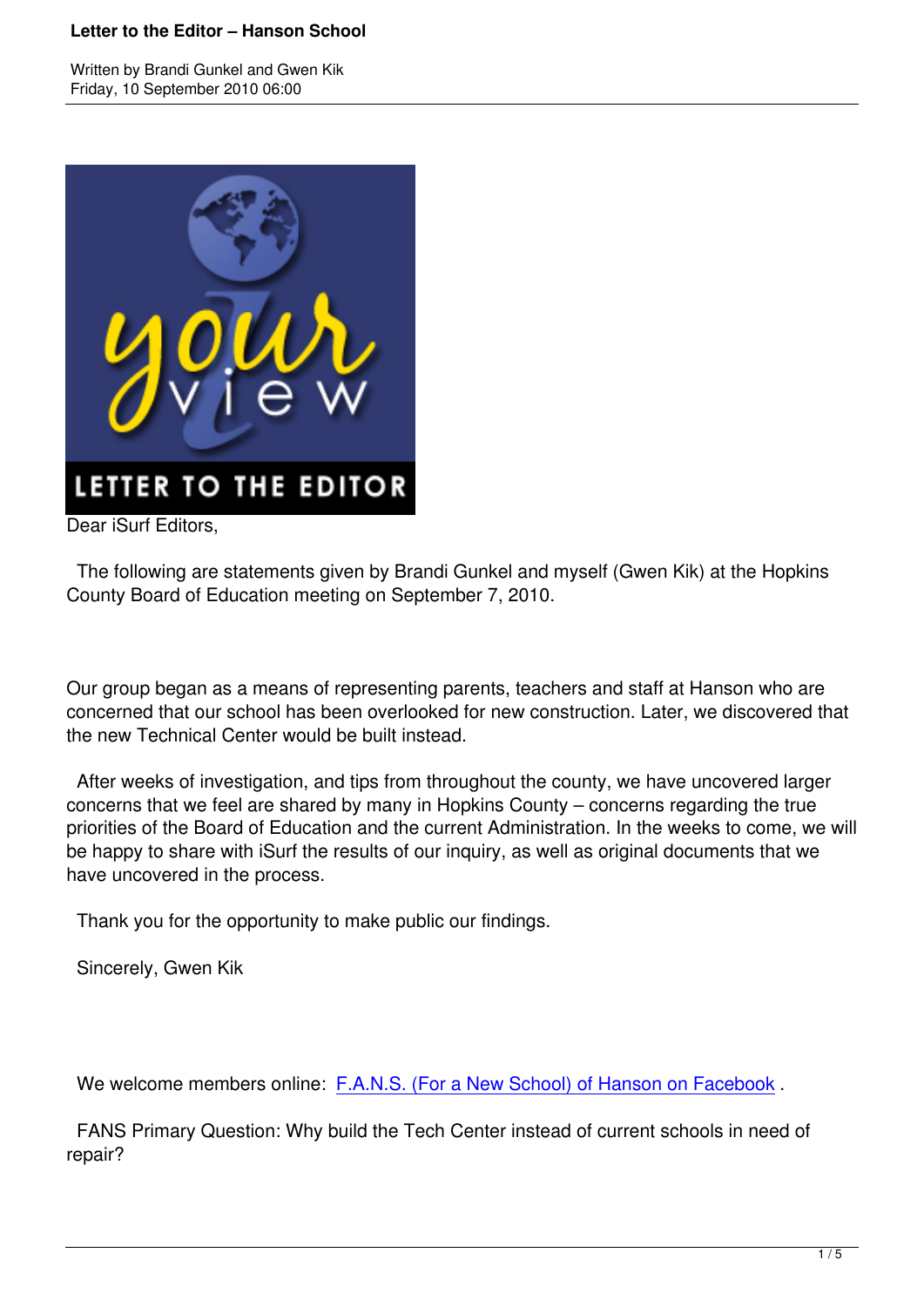FANS Goal: A new elementary school for Hanson Elementary in the Hanson area.

## **Community Input by Brandi Gunkel:**

 I appreciate the fact that Hanson School has had a cleaning. But I find it interesting that it happened the very next day after the last school board meeting. Why has Hanson School been neglected for so many years? You say you had no idea about the state of the building. Maybe no one called Mr. Hoskins because Hanson School isn't even listed on your website, under ANY of the board members' names! We brought this to Mr. Hoskins' attention 2 weeks ago & it still hasn't been updated.

Has Hanson School fallen to the wayside?

 I also find it interesting that the letter sent home from school last Friday from Mr. Wells said that the Health Department came in to report no mold found in the school. Could it be because all the ceiling tiles were replaced BEFORE they showed up? Yes!

 And News14, The Messenger & ISurf were refused entrance into the building two weeks ago. But when the molded tiles were removed & the air conditioner coils were cleaned, you invited News14 in to make it look like everything is wonderful. Just a few & quot: cosmetic & quot: changes are needed. Well, it's not wonderful. It's not even good!

 It's sad & pathetic to get a report from a child (not mine I might add) that a lizard has already been spotted in the hallway. I guess your pest control company only checked for bats! We have learned that really, the primary pest control over the mice & lizards is the teachers. They put down sticky strips & dispose of the animals themselves. Teachers are taking time away from the students to be the "pest control" over Hanson School. This is unacceptable!

What's even worse is knowing about the sewage system backing up at least 6 times last year alone, and raw sewage running down into the driveway & parking lot where the children walk through to get to the playground. They have to be told to please stop stomping in it. The children just think it's water!

Other reports show three repeated requests for profuse leaking in the primary hall where teachers have slipped & fallen.

Apparently this time there wasn't a trash can placed in the middle of the hall to catch the water. I have seen the trash cans many times myself!

Now about the mold issue. I know from looking at the Health Department reports that in Room #1, recently mold was treated & stain kill painted over the bottom shelf. And in several rooms, they stated & quot; conditions favorable for mold & quot;. This is from soaked carpets due to the air conditioning system and humidity in the room[s.](http://picasaweb.google.com/112862716751250253245/September92010FANSAtHansonDocuments#5514987447323119330)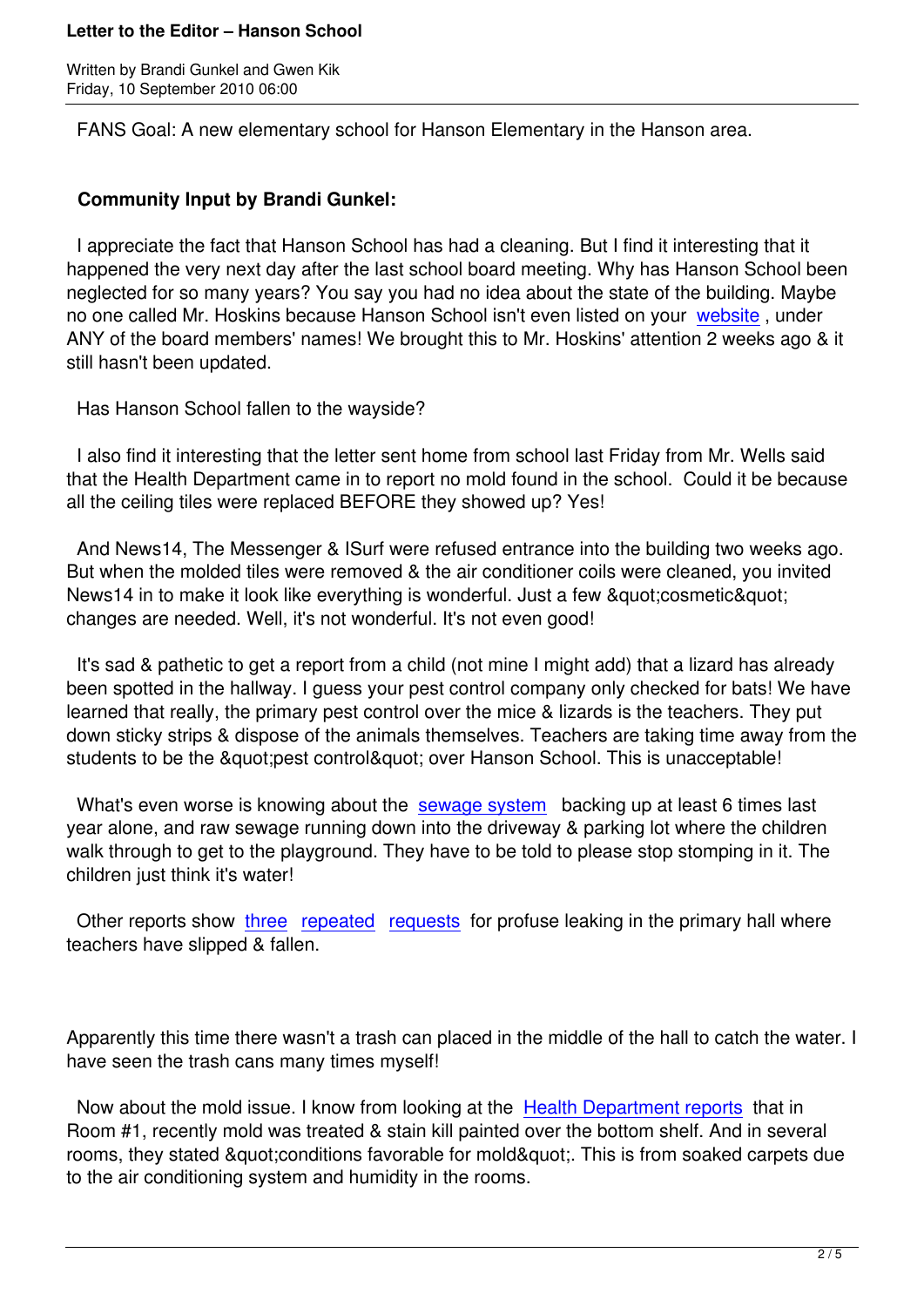Dehumidifiers are placed in some rooms and emptied by teachers 2-3 times a day. Again, taking time away from the instruction of the students. These issues are uncalled for and this is unfair to the staff, students and parent volunteers to have to deal with this on a daily basis--month after month, year after year.

 After looking through the maintenance reports I see repetitive requests. It doesn't make sense to me that your maintenance department comes in to fix a problem, closes it out, and marks it complete all in the same day. Then, a few days later, it is submitted again because it wasn't handled the first time. Some requests are even safety issues, like the front door not locking properly.

 Is your maintenance department really this good? To be coming on the same day, having the right part on hand, and able to fix it the same day? Three to four times a week just for Hanson? I'm not counting any of the other facilities.

I believe the truth is still untold to the media, the staff and parents of Hanson School.

 As I mentioned before, I appreciate the cleaning up at Hanson, but this is merely a short term fix. The mold will be back on the new ceiling tiles in a few short months. The mice and lizards will continue to run throughout the ceilings and classrooms, disrupting the teachers' instruction, and pipes will continue to leak and flood the hallways, offices and classrooms, causing more molded carpets.

 I am asking you to make not just Hanson, but other Hopkins County Schools that are in need, a priority rather than new programs in new facilities. We are asking for a new school building in Hanson, Kentucky. And we believe that if your priority truly is the children in this school, you have the ability to make this happen!

## **Community Input by Gwen Kik:**

 I'd like to start by thanking you, the School Board members, for your service. I truly believe that you are here because you want to make a difference in the lives of the children of Hopkins County. My concern is whether or not you are being given all the information you need to make informed decisions.

 You know, Brandi and I didn't know what we were getting into when we started this. We thought we were asking a simple question: When were we going to get our new school? We didn't realize how complicated the answer might become.

 One of the things I have learned is that the local Board of Education has autonomy. It is the responsibility of the five board members to " hold the system accountable ."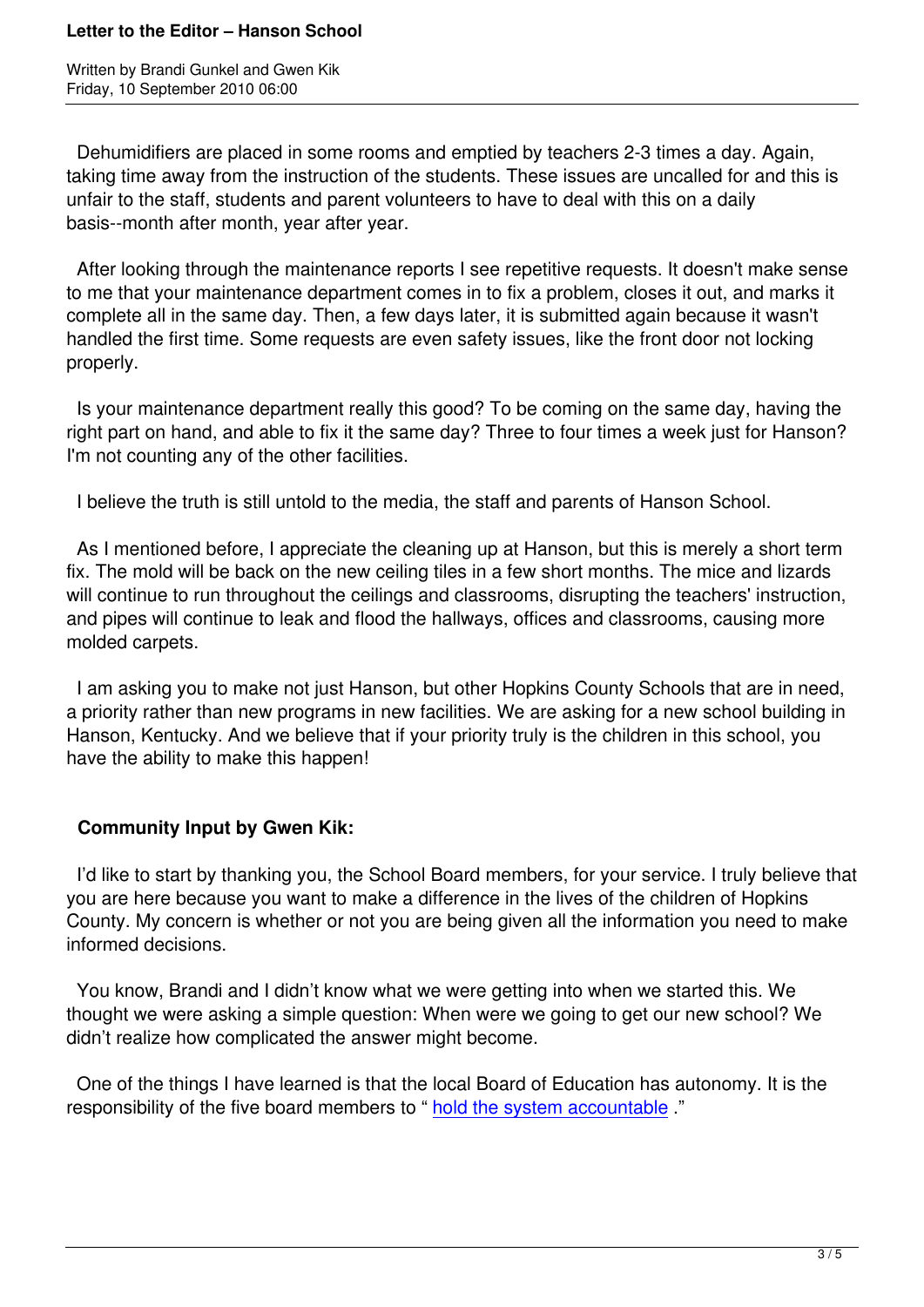There is no outside or higher authority to come in and do that. If the Board Members just go along with their leadership without question, then it is left to the tax-payers (parents) and the media to ask the difficult questions.

 The Board of Education in Hopkins County also controls an enormous budget -- \$74 million dollars last year. That's larger than the county budget or the city of Madisonville. Forgive us for asking so many questions, but it's our money that you are spending, and it seems with little accountability. It is offensive to me that while we have wet carpets and hot temperatures at Hanson School - a breeding ground for mold - while our janitor has an old lawnmower we inherited when Nebo School closed…we hear rumors that we are paying for members of this administration to have iPhones and iPads, and then those rumors are confirmed.

 Who knows best [the conditions at Hanson?](http://picasaweb.google.com/112862716751250253245/September92010FANSAtHansonDocuments#5514987447323119330) The teachers, the staff, the children and the parents who volunteer. The teachers and staff are afraid to come before this Board with their concerns. They are afraid for their jobs. The children can't be put in this position. So it's left to us, the parents, and frankly, it feels as though we are working against a machine, with this administration trying to prove us wrong at every turn.

 With a little investigation we have found some interesting information: The facts on the ground at Hanson Elementary and the facts on the ground in Frankfort are vastly different than the 'facts' on the ground here on Seminary Street.

 For instance, at the last board meeting we were told by you that it would cost at least \$15 million to build a new school for Hanson. I have spoken with the Facility Division at the Kentucky Department of Education and they tell me that bids are currently very competitive, and are com ing in around \$153 per square foot

, placing the price for Hanson right around \$10 million. Prices that have been thrown around for Hanson are the MAXIMUM construction costs, not the minimum needed.

 [We were told at the last board mee](http://www.bgdailynews.com/articles/2010/05/21/news/news3.txt)ting that some of you had never heard the phrase, "Hanson's next on the list (for new construction)," but if you read the Facility Planning Meeting notes from 2007, you can plainly see that upon adjournment, "great support was shown for the new facility plan, especially the building of a new school for Hanson Elementary."

 Perhaps most surprising was our discovery that Hanson School an[d it's surrounding property](http://picasaweb.google.com/112862716751250253245/September92010FANSAtHansonDocuments#5514987444284303362) ARE NOT in the flood plain. I have had several on the board tell me that this was the reason the current property was not appropriate. But a quick look at the FEMA maps online [enter 131] Eastlawn Rd., Hanson, KY 42413], with confirmation from the State Facility Division shows that the current land is perfectly adequate.

 It is a shame that in 2007, when this administration says it [was looking to rebuild](http://msc.fema.gov/webapp/wcs/stores/servlet/FemaWelcomeView?storeId=10001&catalogId=10001&langId=-1) Hanson, NOT ONE person in this building or on this board bothered to check the flood plain maps to verify this information. Had one person checked the map, we could have started building and by now would have our new school.

So, we ask again: Why the Tech Center instead of Hanson - or better yet - Why the Tech